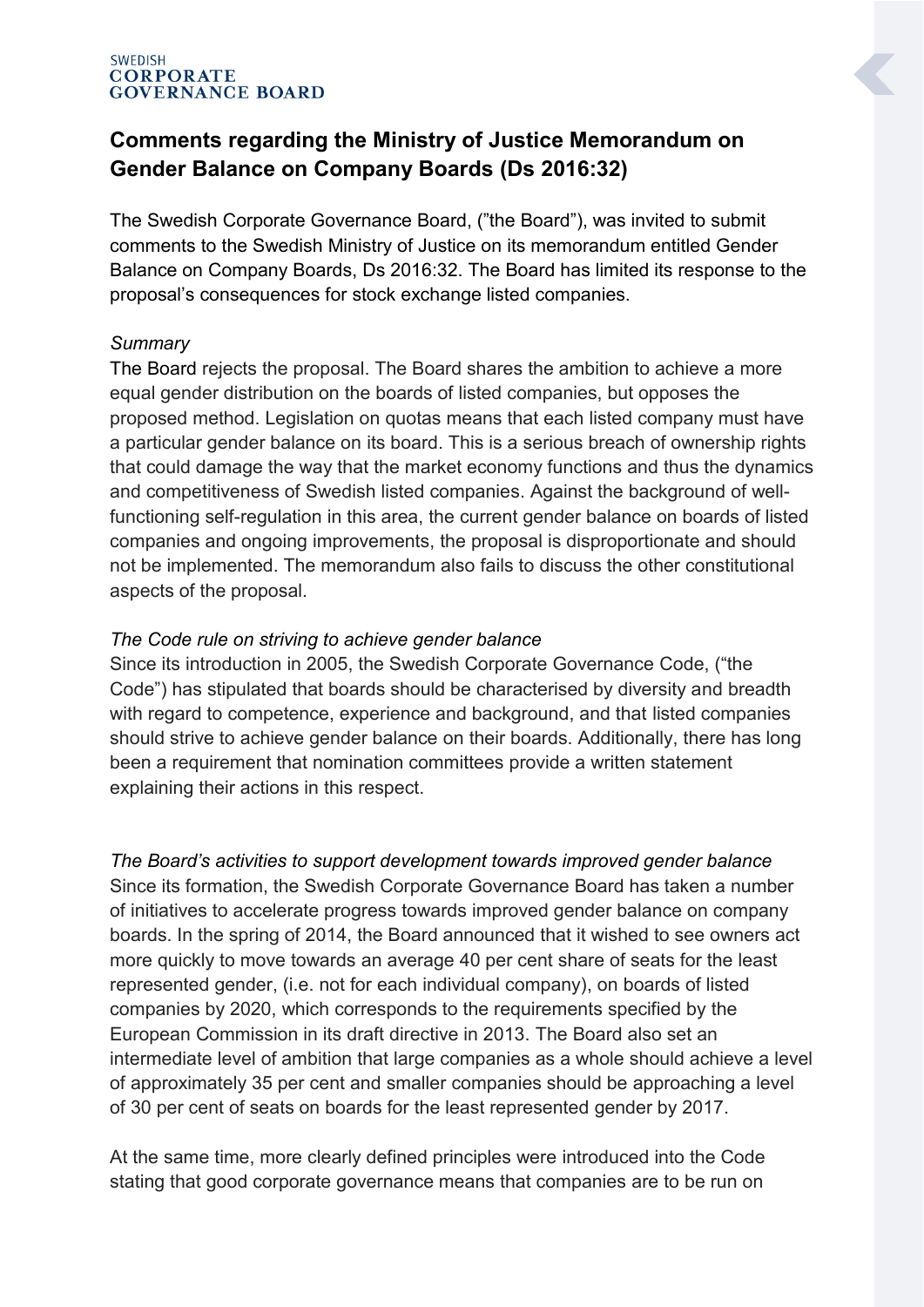behalf of their owners in a sustainable and responsible manner in order to maintain the confidence of legislators and the general public's confidence, as well as in an effective and efficient manner in order to attract investment capital. In this way, the corporate sector will safeguard its freedom to grow and its supply of risk capital and competence. A broader recruitment base provides good conditions for companies to develop in the best possible way. The Code rules were also made stricter. Nominating committees were required to analyse the evaluation of the company board in the perspective of gender balance; to clearly explain their nominations to positions on the board of directors in the light of the Code's requirement to strive for gender balance on the board in connection with the notice of the shareholders' meeting; and to report to the shareholders' meeting on its efforts to achieve gender balance on the board. In autumn 2014, the Corporate Governance Board contacted a large number of major shareholders, nomination committee chairs and other nomination committee members to discuss its ambition to achieve greater gender equality on the boards of listed companies.

## *Changes gender distribution*

Gender distribution on the boards of listed companies has been changing rapidly since 2014. On average, the proportion of female directors on listed companies' boards has increased from 25 per cent in 2014 to 32 per cent in 2016 when measured in "the Swedish way", i.e. all board members elected at shareholders' meetings, including elected CEOs. When measured according to European Union norm, the proportion of female board members stands today at 34 per cent. The rate of change has even surpassed the level of ambition set by the Corporate Governance Board in 2014. The intermediate level of ambition that large companies should on average have reached around 35 per cent, and smaller companies be approaching 30 per cent in 2017, was reached this year, 2016, with figures of 36 and 30 per cent respectively.

Perhaps the most obvious change, however, is not the increase in percentages, but how gender balance looks for newly elected directors. At elections of new directors to the boards of listed companies in the last two years, the proportion of each gender has been around 50 per cent on average. If this trend continues, it means that, altogether, the shareholders of listed companies will have achieved a level of around 40 per cent for the least represented gender on the boards of listed companies by 2020. These changes are a result of the corporate sector's active work on the issue of diversity on the boards of listed companies over several years. All the figures are available on the Corporate Governance Board's website, [www.corporategovernanceboard.se.](http://www.corporategovernanceboard.se/)

### *Intrusion on the rights of owners*

The proposed legislation on quotas means that each individual listed company must have a particular gender distribution on its board or risk having to pay a large fine to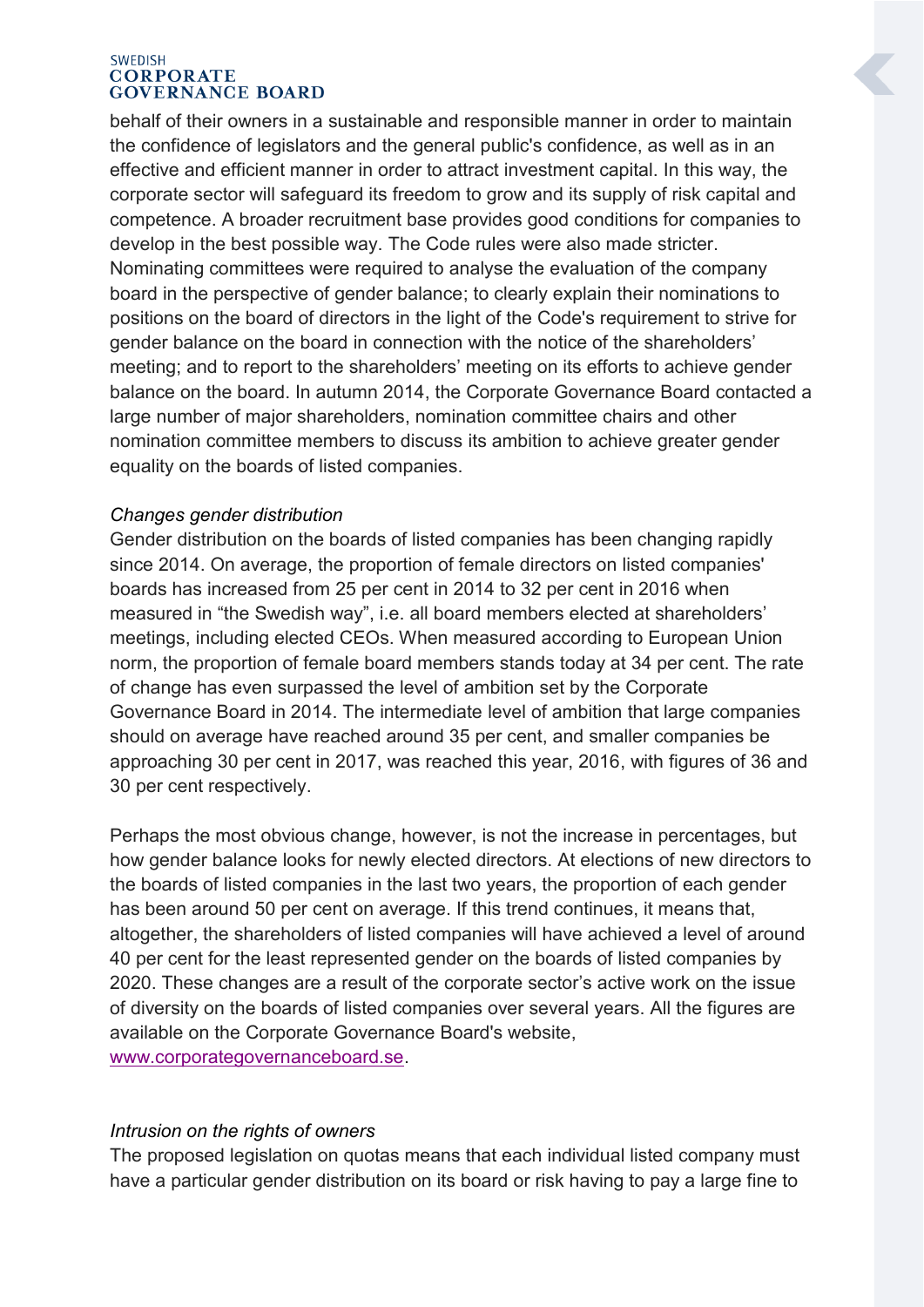the state. A quota rule for boards of directors of listed companies constitutes a serious interference with the rights that come with owning shares, which could damage the way the market economy functions and thus the dynamics and competitiveness of Swedish listed companies. Appointing a director to the board of a company is a matter of confidence and competence. The board is responsible for the organisation and management of the company's affairs, and by extension for safeguarding the interests of the owners. Therefore, the decision on who should sit on the board is one of the most important that a company's shareholders have to make. It must be the owners of each company who decide who will represent them on the board and manage their property. The Swedish model of corporate governance depends on the shareholders exercising their ownership role actively and taking responsibility for the company, primarily by engaging themselves in the work of the board. Participation in the nomination committee, a special feature of the Swedish corporate governance model, gives the major shareholders the opportunity to be involved in the nominating process for the board and the auditor.

A rule governing quotas means that the individual listed companies may be forced to break up well-functioning boards or refrain from electing directors of their own choosing. Such a rule may reduce the attractiveness for companies of being or becoming listed in Sweden compared with operating the business in a private environment. It may also reduce Sweden's attractiveness as a listing country, given that the proposed Swedish quota rule would be more intrusive than comparable rules in all other European countries, with the exception of Norway,

# *The principal of proportionality*

Neither Ministry Report Ds 2006:11, the predecessor to this memorandum, nor the current memorandum, contain any real assessment of proportionality, i.e. an analysis of whether the public interest of bringing forward by one year the likely increase in the proportion of female directors on boards of listed companies from the current level of over 30 per cent to a more desirable level of 40 per cent, and the requirement that each individual company have such a balance rather than the collective of listed companies as a whole, is a sufficiently compelling public interest to justify the restriction of ownership rights that the measure entails.

No evidence is presented to show that gender quotas on the boards of listed companies would lead to the target set by the government, namely increased gender equality in the Swedish corporate sector. The Norwegian example provides no support for the conclusion that female representation on the executive managements of listed companies would increase as a result of regulations specifying quotas for their boards.

The memorandum also fails to mention the new statutory provisions that require the absolute majority of listed companies to disclose in their corporate governance reports their diversity policy for the board with respect to criteria such as age, gender,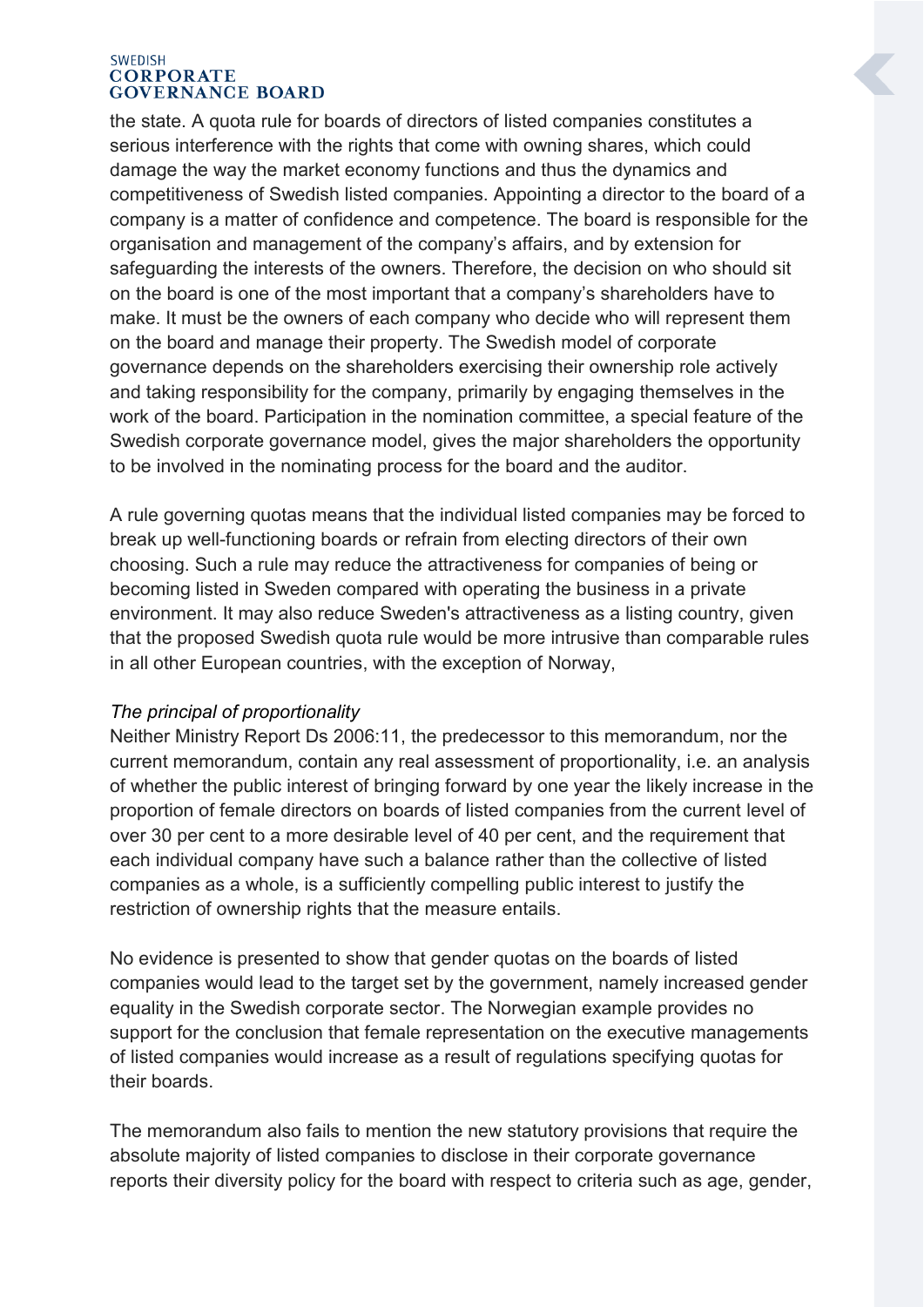education and professional background. This rule change was brought about by European Parliament and Council Directive 2014/95/EU amending Directive 2013/34/EU regarding certain large firms' and groups' provision of non-financial information and information on diversity policy. From the spring of 2018, listed companies are to state in their corporate governance reports how their diversity policy has been applied. A new Instruction regarding the Swedish Corporate Governance Code issued by the Corporate Governance Board (Board Instruction 3- 2016) clarifies the role of the nomination committee with regard to the implementation of diversity policy. The Instruction stipulates that the nomination committee is to issue a statement before the shareholders' meeting describing the diversity policy that it has applied. It would be appropriate to defer a proposal on quotas until the impact of these rule changes has been evaluated.

## *Other constitutional aspects*

The memorandum contains no analysis of the issues regarding fundamental rights impacted by the proposal. The proposal's compatibility with the existing form of government, the European Convention or EU law regarding proprietary rights and commercial freedom are all ignored completely. The same applies to consideration of the individual's right to equal treatment regardless of gender. This right is in itself not applicable to directors of company boards, but is a factor taken into account by the European Commission in its proposed directive on gender balance on the boards of listed companies, which has not been implemented. In view of the constitutional legal developments taking place in Sweden and at European level, not least with regard to proprietary rights and discrimination issues, such an analysis would have been essential.

# *Conclusions*

It is difficult to understand why the government is proposing restrictive quota legislation when there is no urgent need to do so. There is no reason to use such a powerful instrument as quotas when the corporate sector has already taken the issue on board and made substantial progress, at the same time as other legislation regarding to the composition of company boards composition is about to be introduced. The mere absence of an investigation into the constitutional aspects of the proposal means that the proposal cannot be a basis for legislation. The Board therefore rejects the proposal and advocates that the issue continues to be handled within the framework of self-regulation.